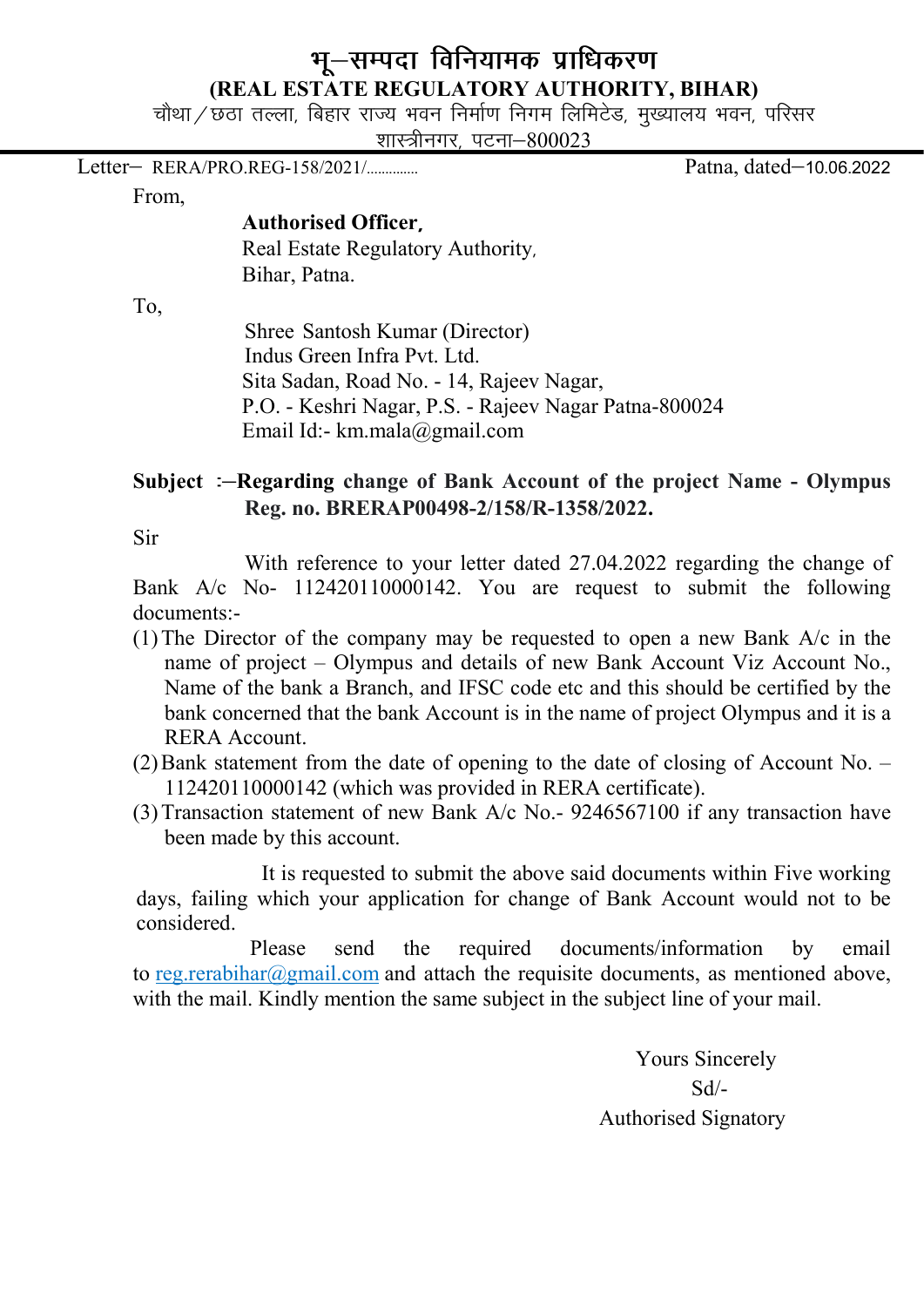# REAL ESTATE REGULATORY AUTHORITY, BIHAR

4TH / 6TH FLOOR, BIHAR STATE BUILDING CONSTRUCTION CORPORATION LIMITED COMPLEX,

SHASTRI NAGAR PATNA - 800023

### FORM 'C' [See rule  $5(1)$ ]

### REGISTRATION CERTIFICATE OF PROJECT

This registration is granted under section 5 of the Bihar Real Estate (Regulation & Development) Rules, 2017 to the following project:

|                                                                                     | Project registration number : BRERAP00498-2/158/R. 558 /2022 |
|-------------------------------------------------------------------------------------|--------------------------------------------------------------|
| Project Name                                                                        | : OLYMPUS (New Project),                                     |
| <b>Project Address</b>                                                              | : Jalalpur, Near LIC Colony, Danapur (Khesra/ Plot No-225,   |
| 226(P), Khata No.-123, Thana No-22, Mauza-Jalalpur), Sub division/District : Patna. |                                                              |
| Company Indus Green Infra Pyt Ltd, having its registered office at Site Sadon, Bood |                                                              |

- vt. Ltd. having its registered office at Sita Sadan, Road No. - 14, Rajeev Nagar P.O. - Keshri Nagar, P.S. - Rajeev Nagar Patna-800024
- $2.$ This registration is granted subject to the following conditions, namely :-
	- The promoter shall enter into an agreement for sale with the allottee as prescribed a. by the State Government[Refer Rule 8, Annexure of Bihar Real Estate (Regulation And Development) Rules, 2017];
	- b. The promoter shall execute and register a conveyance deed in favour of the allottee or the association of the allottees, as the case may be, of the apartment, plot or building, as the case may be, or the common areas as per Section17;
	- c. The promoter shall deposit seventy per cent. of the amounts realized by the promoter in a separate account to be maintained in a schedule bank (Bank of India, Branch Name- Rajiv Nagar, Patna, Account No. 442420110000142, IFSC Code : BKID0004424) to cover the cost of construction and the land cost to be used only for that purpose as per sub-clause (D) of clause (l) of sub-section (2) of Section4;
	- d. The registration shall be valid for a period of 02 Years 01 Months commencing from  $\frac{1}{2}$ .  $\frac{1}{4}$ . 2022. And ending with 15/05/2024 (Subject to extension of validity of map from Competent Authority) unless extended by the Authority in accordance with the Act and the rules made there under;
	- The promoter shall comply with the provisions of the Act and the rules and e. regulations made there under; including quarterly report of the project.
	- f. The promoter shall not contravene the provisions of any other law for the time being in force as applicable to the project.
	- If the above mentioned conditions are not fulfilled by the promoter, the Authority may take necessary action against the promoter including revoking the registration granted here in, as per the Act and the rules and regulations made there under.

D)

Dated:  $7/4$ /2022<br>Place:  $4d \rightarrow p...$ 

 $3.$ 

Signature and seal of the Authorized Officer Real Estate Regulatory Authority